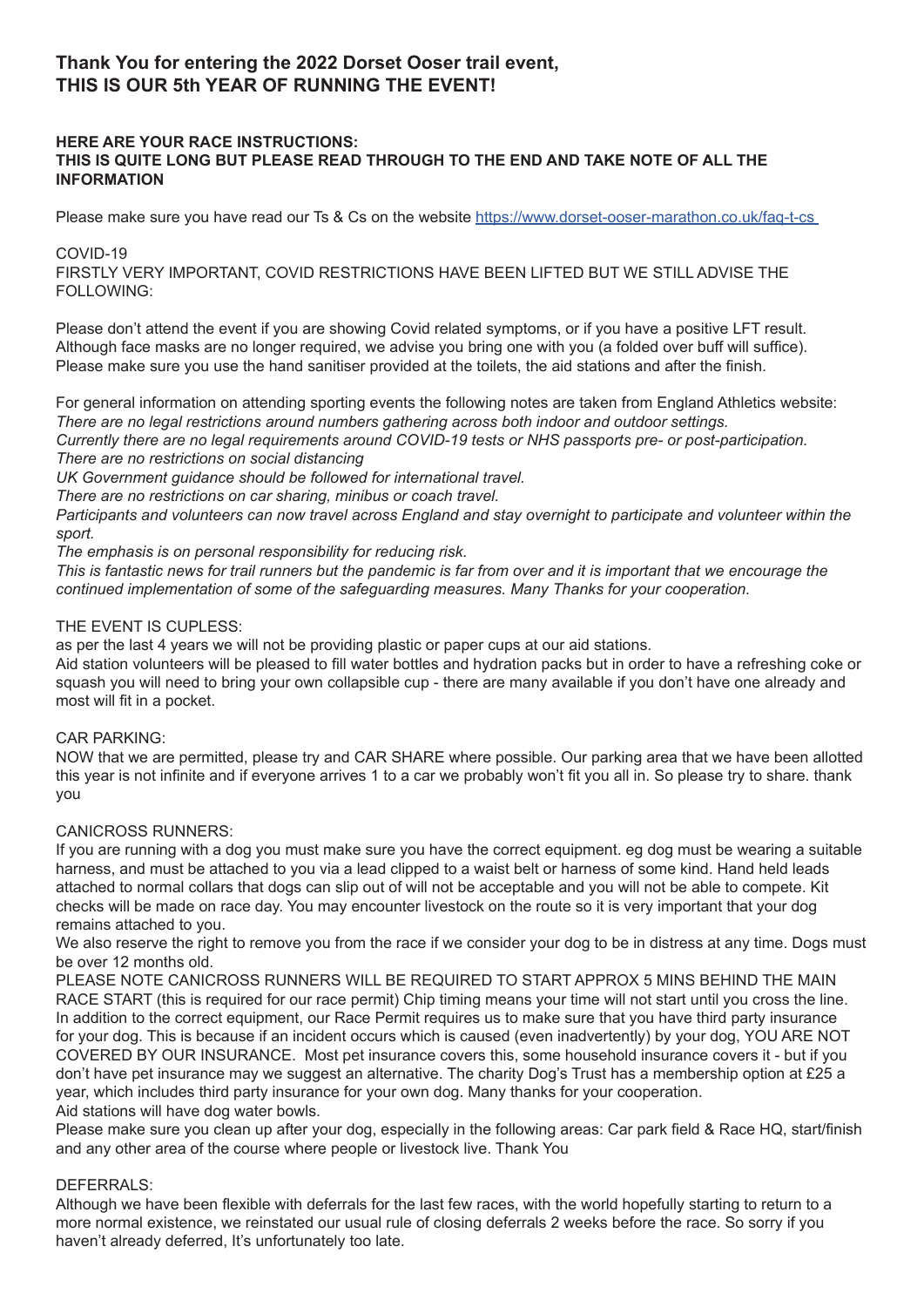# TIMETABLE ON THE DAY:

Car park opens at approx 7:00am with race registration opening shortly after.

Your race numbers will be ready for collection in the race registration tent.

If you have ordered a race tshirt you should be able to collect it before the race (our volunteers will have a list if you are not sure).

Please attach your race number according to the instructions issued by Timing Monkey. Safety pins will be available but if possible bring your own.

# BAG DROP

We won't have a huge area for a bag drop under cover at the finish but we will try and accommodate small kit bags. Please don't bring a huge suitcase!

Bag drop will be unmanned and unmonitored, don't leave valuables in your bags. If you can cope with leaving your bag in your car please do so. Car keys can be handed to Registration volunteers (ask for a label) and will be taken to the finish area for you.

# TOILETS:

There are toilets available in the car park, and at the barn start/finish area. There will also be a toilet at the Affpuddle Aid station (aid 3 in the marathon, aid 1 in the half )

# START PROCEDURE:

As we have returned to mass starts at races, there is no need for small start groups, however, to avoid confusion or congestion at the start we ask that you remain in the car park until your race is called to the start area.

You need to be ready to leave the car park at: Marathon: approx 8:40am Half Marathon: approx 9:40am There will be a short race briefing before heading to the start It is then a 10-15 min walk to the start area at the barn (makes a good warm up!)

RACE START TIMES: Marathon - 09:00 Half Marathon - 10:00

CANICROSS RUNNERS will have a separate start approx 5 mins behind the main pack in each race. (this is a requirement of our race permit)

# RECOMMENDED KIT:

The weather is currently not looking great for the weekend so we advise you to bring a waterproof running jacket especially for marathon runners, as the route can be quite exposed in places. In case of difficulty please have a fully charged mobile phone with RD's phone numbers saved in: Denise Day: 07827 925911 Kevin Day: 07786 555092 We also advise having **what3words** app downloaded to your phone if possible in case you need to tell us exactly where you are during the race

You may want to bring a small bottle of hand sanitiser for use as required (for instance after gates or stiles)

DON'T FORGET YOUR COLLAPSIBLE CUP!

DURING THE RACE: Please remember the Countryside Code: "Leave nothing but footprints, take nothing but photos, kill nothing but time" Please do not litter Please close all gates Please give livestock a wide berth

# COURSE ETIQUETTE:

A lot of the course is wide tracks or open fields but there are some small sections that are single track. If the path is narrow please be patient and warn the person in front when you are about to overtake.

WE ask you very politely to PLEASE GIVE WAY to other trail users, even if it means stepping off the trail. Please help us maintain our good name with the locals and the landowners.

You may encounter dog walkers, landowners, farm workers, horse riders, mountain bikers etc.

Because of merging race routes and overlapping times, leading runners of one distance may find themselves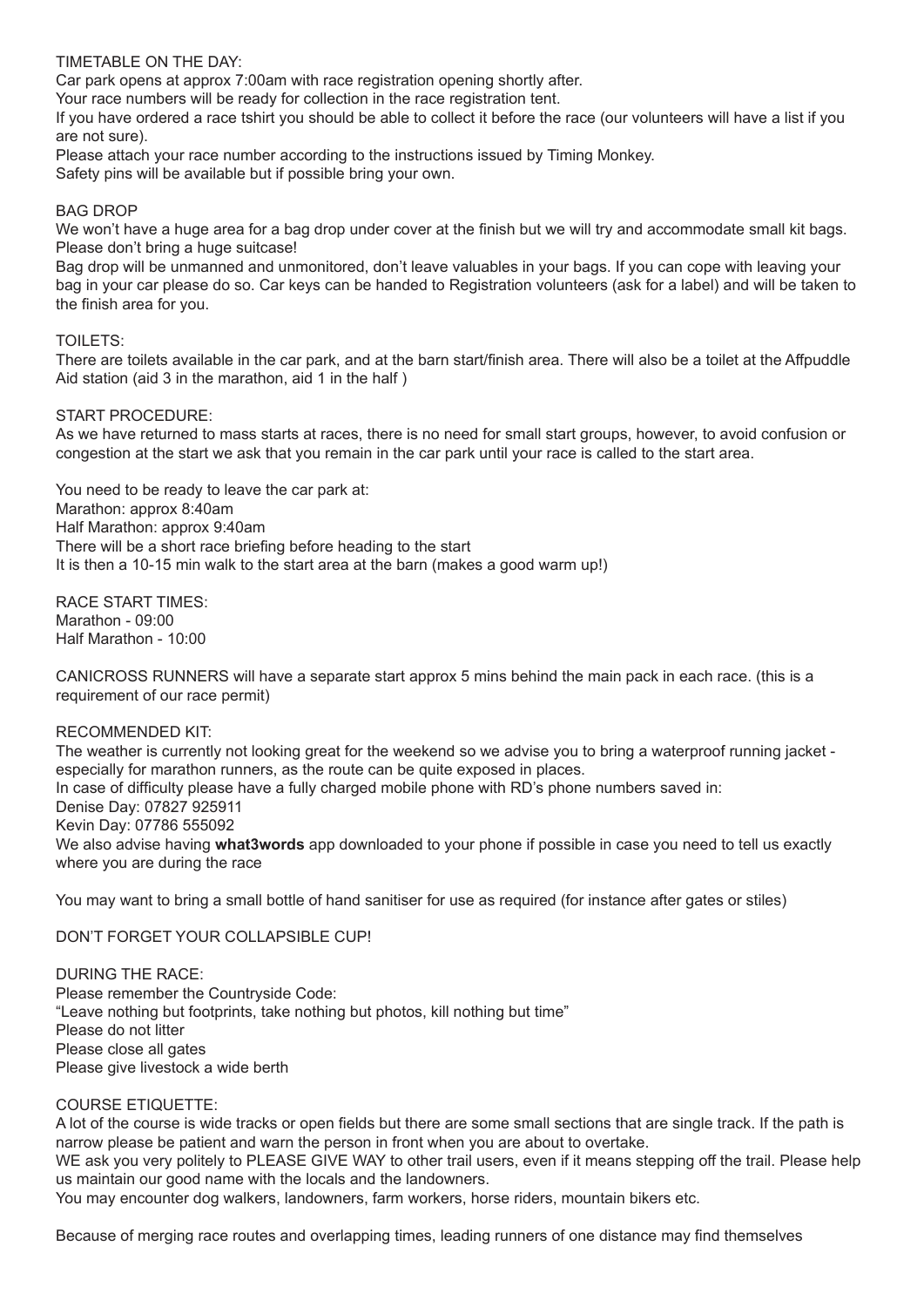approaching runners of another distance. Please be courteous and warn of overtaking, please wait until you can pass safely.

#### AT THE FINISH:

We estimate that first runners in the half marathon will start returning from 11:30 am and first runners in the marathon from around 12:00 (we may be wrong...)

please keep moving through the finish collecting your medal then continuing through the barn (where we should have bag drop), please don't backtrack through the finish area; it's quite small and you may confuse the timing mats. If you want to wait for other runners to come back there is plenty of space for spectating outside the actual finish area itself, and around the refreshment tents

We will have hot and cold drinks post race served in real mugs or you can have your own cup filled, and there will be a selection of cakes and fruit. There will be limited VEGAN cakes, and some Gluten free. These will be kept separate; please advise our lovely cake monitors if you require one. (all included in your race entry!)

#### MERCHANDISE:

If you have not ordered a tshirt there will be a small selection to purchase after the race along with other merchandise, we hope that the card reader will work but please bring cash just in case!

# OTHER VENDORS:

In addition, in the car park area we will have local business English Vintage Summer with their ice cream truck and coffee wagon. They will be there for most of the day so you can grab tea/coffee beforehand and ice cream afterwards if you wish. Cash or Card payment.

#### DIRECTIONS TO THE EVENT:

DT2 7JA is the nearest postcode to the farm, if you are using google maps or sat nav. After that, and in fact even before that, you should see event signage from the main road.

From London & Winchester:

Take M3 and M27 to A31 in Hampshire, follow A31 to Bere Regis, At Bere Regis Shell Garage take first exit towards Bere Regis, the at the next roundabout take second exit towards Wool & Bovington.

From Ringwood, Ferndown & Wimborne:

follow A31 to Bere Regis, At Bere Regis Shell Garage take first exit towards Bere Regis, the at the next roundabout take second exit towards Wool & Bovington.

From Poole & Bournemouth:

take the A35 towards Dorchester, at Bere Regis take the road towards Wool & Bovington.

From Dorchester:

take the A35 towards Poole, at Bere Regis Shell Garage take first exit towards Bere Regis, the at the next roundabout take second exit towards Wool & Bovington.

From the West: take the A35 towards Dorchester, then follow directions from Dorchester.

From Salisbury & Blandford: follow the A354 then the A31 to Bere Regis.

From Bristol & Yeovil: take the A37 to Dorchester then follow directions from Dorchester.

THEN: at the big stone Bere Regis sign, follow the road around the left bend and onto Southbrook and Rye Hill. Follow Rye Hill up and out the village until you see the Rochester Court sign on the right. Immediately after this sign turn into Yearlings Drove, then take the first turning on the right signposted to Turners Puddle. Follow this road until you see the Event Car park sign.

CAN I PARK MY CAR SAFELY? if you have a vehicle with very low ground clearance this may be an issue, but otherwise there should be no problems, although there will be an 'agricultural towing vehicle' available in case there is mud and anyone gets stuck!

as previously mentioned! The car park is not infinite, so please car share if you can. Please don't leave valuables in sight as car parking is not monitored and we cannot be held responsible for theft or damage. PLEASE FOLLOW PARKING INSTRUCTIONS GIVEN TO YOU BY HI VIZ WEARING MARSHALS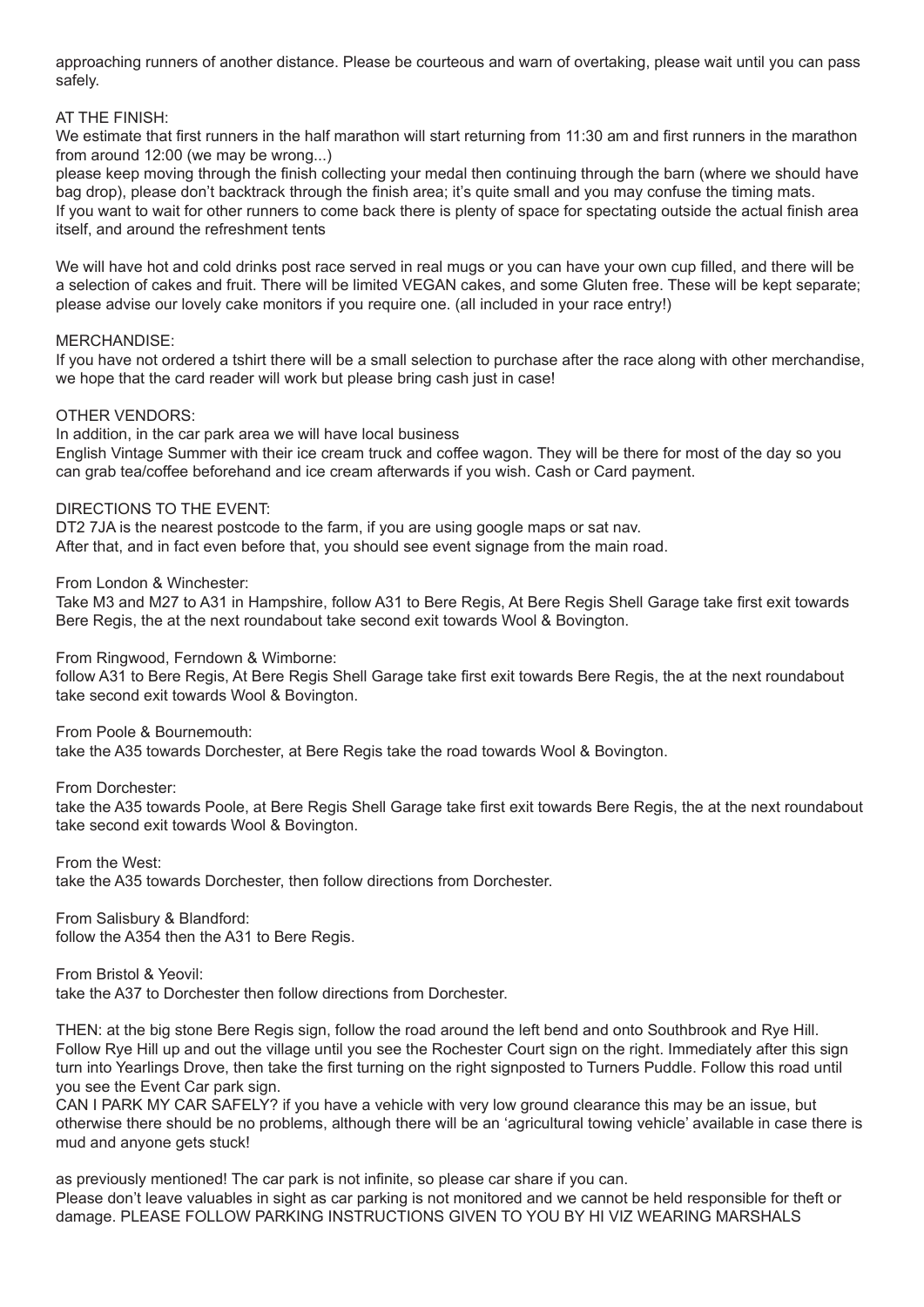# RACE ROUTE DESCRIPTION:

The races are predominantly trail. The marathon has a maximum of 3.5km (approx) of short tarmac sections, the longest being about 1km. The half marathon has a maximum of 2.6km (approx) of short tarmac sections, the longest being about 1.3km (we tried to get this section changed to fields, but unfortunately the farmer said his Bull wouldn't like it...)

The first 5km / 3 miles in both races is the same, going uphill at the start and consisting of wide managed woodland tracks, farm tracks (with a road crossing), and fields, just to spread everyone out a bit. Then the race splits, the marathon takes more farm tracks and field edges, their first aid station, and some single track, before a short road section then heads into the more technical section of the race, with hidden woodland tracks, and tricky downhills & sneaky uphills, and the second aid station at an unexpected location, before joining the half runners again at Affpuddle, where we find aid station three

The half runners take their longest tarmac section through Tolpuddle, and across fields, before they join the marathon runners again at Affpuddle and the first aid station in the half. Both races then follow farm tracks, holloways, and wide managed woodland paths, with a few surprises thrown in, before descending to Briantspuddle and the infamous water meadow crossing (which at last check, was dry sorry!). A long uphill, the last aid station, and a long downhill then a flattish river path makes for some good running, before going up once again.

The second split sends the marathon on another technical trip through hidden heathland paths & woodland, before the last big climb then down to the finish.

The half runners go straight uphill then a flattish run along the ridge before heading left to the finish.

# THE TERRAIN:

Currently the trails are pretty dry and there's not much mud. However this might change if it rains a lot before the race. You could probably get away with road shoes or at least trail shoes with light grip

There are Stiles to get over, if you are running with your dog, you may like to know that at last inspection all stiles had spaces next to them for dogs to get through (although it may involve a bit of quick unclipping and reclipping leads unless you fancy crawling through as well) However, we can't account for the last minute fancies of landowners which may involve covering the gaps with something.

# Gates and Livestock:

As mentioned already - There are some gates on the route - If a gate is shut and you have to open it to go through, then please close it behind you again, we do not want to be responsible for any livestock escaping. Some gates will be propped open but should have a notice on them 'gate left open with the permission of the landowner' but if in doubt, close the gate!

Some fields may have livestock in, if they do, please treat all livestock with respect and give them a wide berth.

# OTHER USERS OF THE ROUTE:

As previously mentioned, please be courteous to other users of our route, although some of it runs through private land, most of it is on public footpaths and bridleways, and across public roads. You may encounter road vehicles, farm vehicles, walkers, other runners, horse riders, farmers going about their business, and local people wondering what on earth these idiots are doing running about in the countryside. BE PREPARED TO STOP AND WALK IF REQUIRED. Please be nice, then we can come back next year :-)

# CUT OFFS:

The cut off in the marathon is 8 hours, which is pretty generous, the cut off in the half is 4.5 hours. This should allow enough time for taking selfies, pictures of the scenery and generally having a lovely time in the countryside. There are 2 sweepers in each race.

They will keep an eye on you, and make sure you are doing OK. They will only have your best interests at heart and will only suggest you pull out of the race if you are really struggling or are a way behind the cut off.

Aid Stations:

There are 4 aid stations in the marathon and 2 in the half

- Weatherby Castle (7km marathon only)
- Clyffe House (16km marathon only)
- Affpuddle (8km half / 24km marathon)
- Kite Hill Dairy (16km half / 32km marathon)

All aid stations will have a pop up shelter, and will be stocked with basic provisions. You must use the hand sanitiser provided. Please observe social distancing at the aid station even if it means waiting.

There will be a mixture of wrapped food and loose items.

The marshals will fill your cups or bottles. We will have some vegan items in addition to fruit but if in doubt as to whether we will have something you can eat, it's probably advisable to bring your own race nutrition. Please keep any food wrappers with you or dispose of them in the bins provided - that being said...